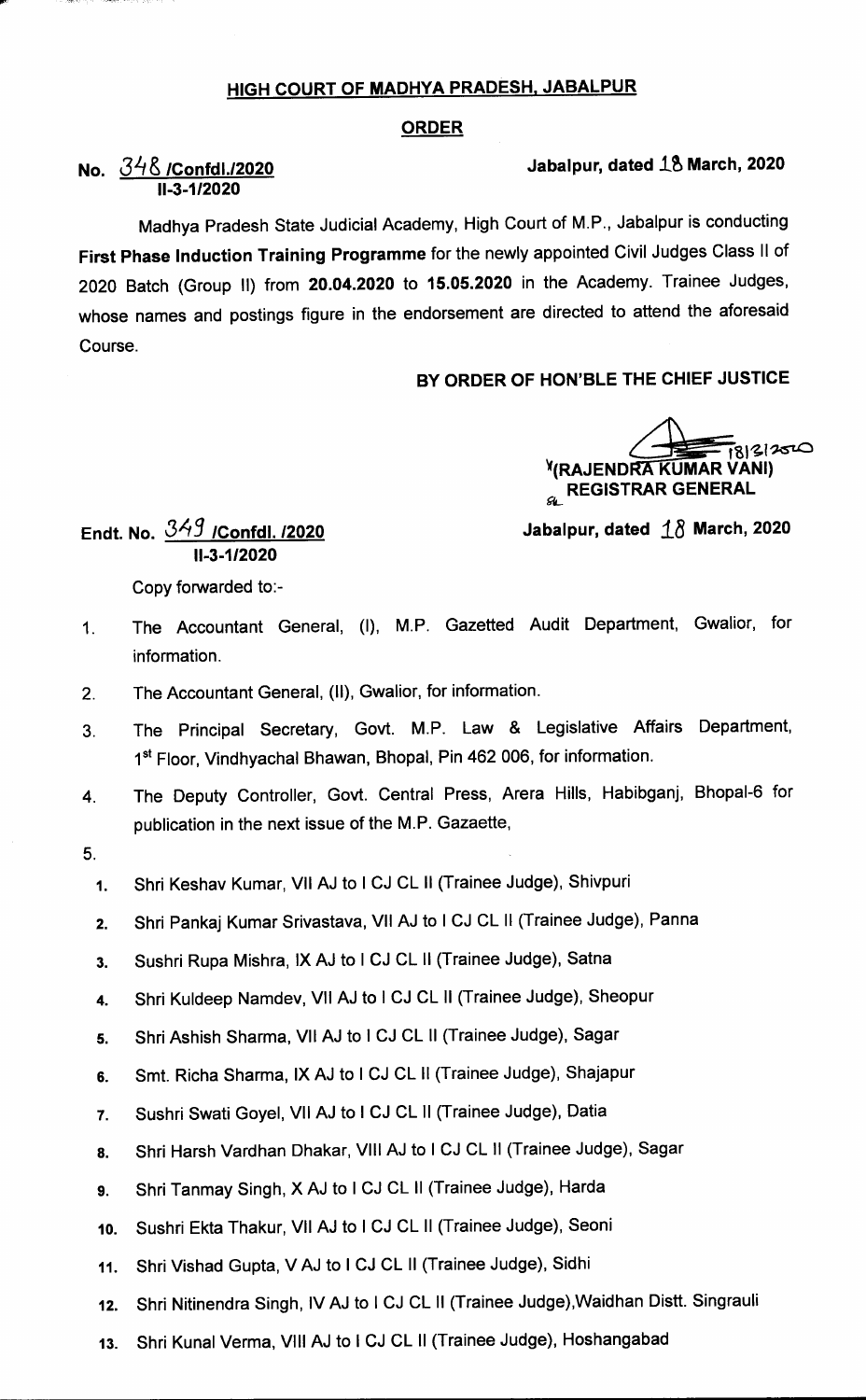14. Shri Rishi Tiwari, Il AJ to I CJ CL II (Trainee Judge), Chhatarpur 15. Sushri Somya Singh, VllI AJ to I CJ CL 11 (Trainee Judge), Morena 16. Shri Nikhil Singhai, VAJ to I CJ CL 11 (Trainee Judge), Mandla 17. Sushri Silky Kour Juneja, VllI AJ to I CJ CL 11 (Trainee Judge), Raisen 18. Sushri Mansi Baluja, VIll AJ to I CJ CL 11 (Trainee Judge), Shivpuri 19. Sushri Afrin Yusufazai, IV AJ to I CJ CL II (Trainee Judge), Rewa 2o. Sushri Neha Prajapati, Vlll AJ to I CJ CL 11 (Trainee Judge), Seoni 21. Shri Brijesh Kumar Rajput, VII AJ to I CJ CL II (Trainee Judge), Guna 22. Shri Rajesh Anesheriya, VII AJ to I CJ CL 11 (Trainee Judge), Dewas 23. Ku. Tanushree Shivhare, X AJ to I CJ CL 11 (Trainee Judge), Vidisha 24. Shri Balram Meena, lx AJ to I CJ CL 11 (Trainee Judge), Bhind 25. Shri Rounak Patidar, VI AJ to I CJ CL 11 (Trainee Judge), Barwani 26. Sushri Preeti Parihar, VIll AJ to I CJ CL 11 (Trainee Judge), Guna 27. Sushri Disha Yadav, VIII AJ to I CJ CL 11 (Trainee Judge), Ashoknagar 28. Sushri Neelam Khatana, Vlll AJ to I CJ CL 11 (Trainee Judge), Dhar 29. Sushri Nisha Kureel, VI AJ to I CJ CL 11 (Trainee Judge), Dindori 3o. Sushri Monika Yadav, lx AJ to I CJ CL 11 (Trainee Judge), Rajgarh 31. Shri Aniruddha Kumar Uchariya, VIII AJ to I CJ CL II (Trainee Judge), Sehore 32. Shri Rahul Kumar Namdev, VI AJ to I CJ CL 11 (Trainee Judge), Mandla 33. Shri Shrikrishna Barar, VI AJ to I CJ CL 11 (Trainee Judge), Umaria 34. Shri Dilip Mahor, VAJ to I CJ CL 11 (Trainee Judge), Narsinghpur 35. Smt. Neha Thakur, VllI AJ to I CJ CL 11 (Trainee Judge), Tikamgarh 36. Shri Manvendra Singh Yadav, lx AJ to I CJ CL 11 (Trainee Judge), Guna 37. Sushri Richa Bhatt, lx AJ to I CJ CL 11 (Trainee Judge), Raisen 38. Shri Shubhanshu Tamrakar, III AJ to I CJ CL II (Trainee Judge), Sidhi 39. Smt. Nutan Rawte, VAJ to I CJ CL 11 (Trainee Judge), Jabalpur 4o. Shri Sandeep Kumar Namdeo, VAJ to I CJ CL 11 (Trainee Judge), Shahdol 41. Shri Sudhi Ranjan Bagri, IV AJ to I CJ CL II (Trainee Judge), Dindori 42. Sushri Shrashti Chourasia, Vll AJ to I CJ CL 11 (Trainee Judge), Khandwa 43. Sushri Pramila Roy, IV AJ to I CJ CL II, (Trainee Judge) Neemuch 44. Sushri Shweta Chouhan, lx AJ to I CJ CL 11 (Trainee Judge), Khandwa 45. Sushri Meenal Nandeshwar, lx AJ to I CJ CL 11 (Trainee Judge), Panna

 $\overline{2}$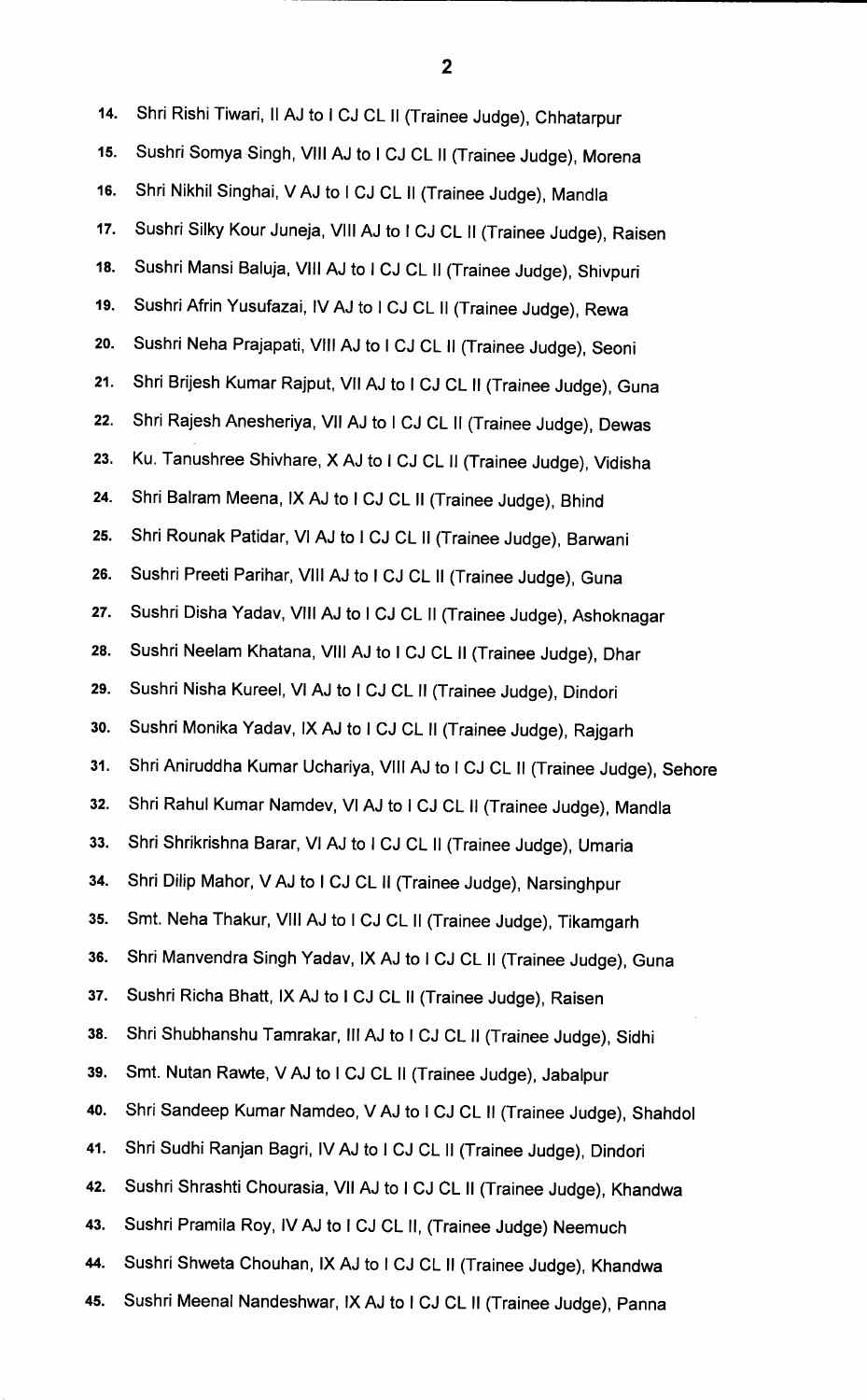46. Shri Bharat Deep Chaurasiya, V AJ to I CJ CL 11 (Trainee Judge), Waidhan Distt. Singrauli

47. Sushri Urvashi Yadav, X AJ to I CJ CL 11 (Trainee Judge), Shajapur 48. Sushri Shabana Khan, VII AJ to I CJ CL 11 (Trainee Judge), Balaghat 49. Ku. Rajeshwari Jarman, I AJ to I CJ CL II (Trainee Judge), Mandsaur 5o. Smt. Poonam Parihar, X AJ to I CJ CL 11 (Trainee Judge), Chhindwara 51. Sushri Sonam Dehariya, lx AJ to I CJ CL 11 (Trainee Judge), Chhindwara 52. Shri Jaydeep Mourya, lx AJ to I CJ CL 11 (Trainee Judge), Damoh 53. Sushri Pallavi Singh, VI AJ to I CJ CL 11 (Trainee Judge), Shahdol 54. Shri Anshul Chandra, X AJ to I CJ CL 11 (Trainee Judge), Betul 55. Shri Deepak Kaneriya, lx AJ to I CJ CL 11 (Trainee Judge), Morena 56. Sushri Ankita Plass, Vll AJ to I CJ CL 11 (Trainee Judge), Dhar 57. Shri Ravi Tanwar, V AJ to I CJ CL 11 (Trainee Judge), Jhabua 58. Shri Rahul Dongre, VII AJ to I CJ CL 11 (Trainee Judge), Mandla 59. Shri Avinash Chhari, IX AJ to I CJ CL 11 (Trainee Judge), Sehore 6o. Shri Vishal Jethwa, VAJ to I CJ CL 11 (Trainee Judge), Mandsaur 61. Sushri Sonali Verma, Vll AJ to I CJ CL 11 (Trainee Judge), Mandleshwar 62. Sushri Swati Koushal, III AJ to I CJ CL II (Trainee Judge), Neemuch 63. Shri Amit Vaskel, Vlll AJ to I CJ CL 11 (Trainee Judge), Khandwa 64. Sushri Jayshree Aryayan, Il AJ to I CJ CL II (Trainee Judge), Barwani 65. Sushri Surbhi Singh Suman, II AJ to I CJ CL II (Trainee Judge), Indore 66. Sushri Suneeta Devi Kori, XI AJ to I CJ CL 11 (Trainee Judge), Vidisha 67. Shri Ravishankar Bhalavi, V AJ to I CJ CL 11 (Trainee Judge), Dindori 68. Ku. Pratyaksha Kulesh, VI AJ to I CJ CL 11 (Trainee Judge), Rewa 69. Sushri Rashmi Santosh Kakotiya, VAJ to I CJ CL 11 (Trainee Judge), Anuppur 7o. Sushri Laghuta Markam, lx AJ to I CJ CL 11 (Trainee Judge), Seoni 71. Sushri Ruchi Parte, lvAJ to I CJ CL 11 (Trainee Judge), Ujjain 72. Shri Vivek Mal, Vlll AJ to I CJ CL 11 (Trainee Judge), Mandleshwar 73. Sushri Aditi Shukla, VI AJ to I CJ CL 11 (Trainee Judge), Jabalpur 74. Shri Ankur Tiwari, X AJ to I CJ CL 11 (Trainee Judge), Satna for information and compliance with a direction to report for the aforesaid Training Programme on 20.04.2020 at 9:30 am in the Academy.

 $\overline{\mathbf{3}}$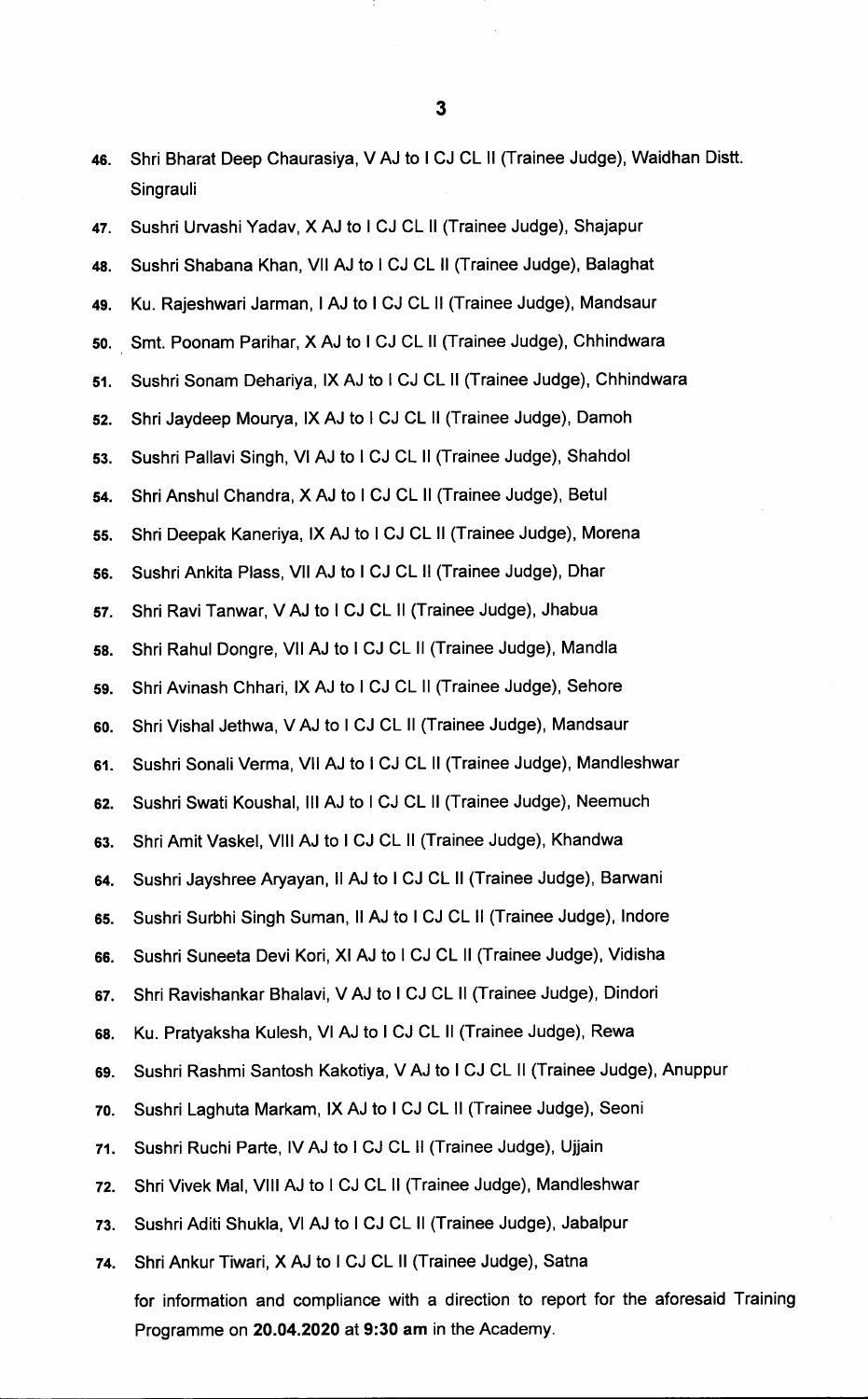The nominated Judges of the District Judiciary are directed to observe the following instructions:

- To apprise themselves with the contents of the Joining Instructions available on the MPSJA website www.mpsja.gov.in & www.mpsja.mphc.gov.in and observe the same.
- To attend the Training Programme in prescribed uniform i.e. black coat, white shirt, grey trousers and black tie in the case of men and white saree and blouse with black coat in the case of ladies.
- The participants shall send legal problems which they want to be addressed during the Training Programme to the Academy either by email at mpjotri@gmail.com sufficiently in advance.
- 6. The District & Sessions Judge shivpuri/ Panna/ Satna/ Sheopur/ Sagar/ Balaghat/ Shajapur/ Datia/ Harda/ Seoni/ Sidhi/ Singrauli/ Hoshangabad/ Chhatarpur/ Morena/ Mandla/ Raisen/ Rewa/ Guna/ Dewas/ Vidisha/ Bhind/ Barwani/ Ashoknagar/ Dhar/ Dindori/ Rajgarh/ Sehore/ Umaria/ Narsinghpur/ Tikamgarh/ Jabalpur/ Shahdol/ Khandwa/ Neemuch/ Mandsaur/ Mandleshwar/ lndore/ Anuppur/ Ujjain/ Chhindwara/ Damoh/ Betul/ Jhabua/ for information and necessary action with a request to instruct the participant Judges to remain present at M.P.S.J.A. building at Jabalpur on the date and time given in the order, positively.
- 7. Director/Additional Director/ Faculty Member (Sr./Jr.)./Deputy Director/ O.S.D/ Assistant Director, Madhya Pradesh State Judicial Academy, Jabalpur for information.
- 8. Chief System Analyst, High Court of Madhya Pradesh, Jabalpur for sending copy of order by e-mail to following Judicial Officers:-
	- 1. District Judge (Inspection), High Court Premises, Jabalpur/ District Judge (Inspection), J.E.-1, Judges Enclave, Residency Area, lndore-452001/ District Judge (Inspection), 28/B, Race-course Road, Opposite Maila Ground, Gwalior (M.P.) for information.
	- 2. Principal Registrar, High Court of M.P., Bench at lndore for information
	- 3. Principal Registrar, High Court of M.P., Bench at Gwalior, New High Court Building, City Centre, Gwalior for information.
	- 4. Member Secretary, M.P. State Legal Services Authority, 574, South Civil Lines, Jabalpur for information.
	- 5. Principal Registrar (Judicial)/(Vigilance)/ (I.L.R. & Examination), High Court of M.P., Jabalpur for information.
	- 6. Member Secretary, State Court Management System Committee, High Court of M.P., Jabalpur for information.

4